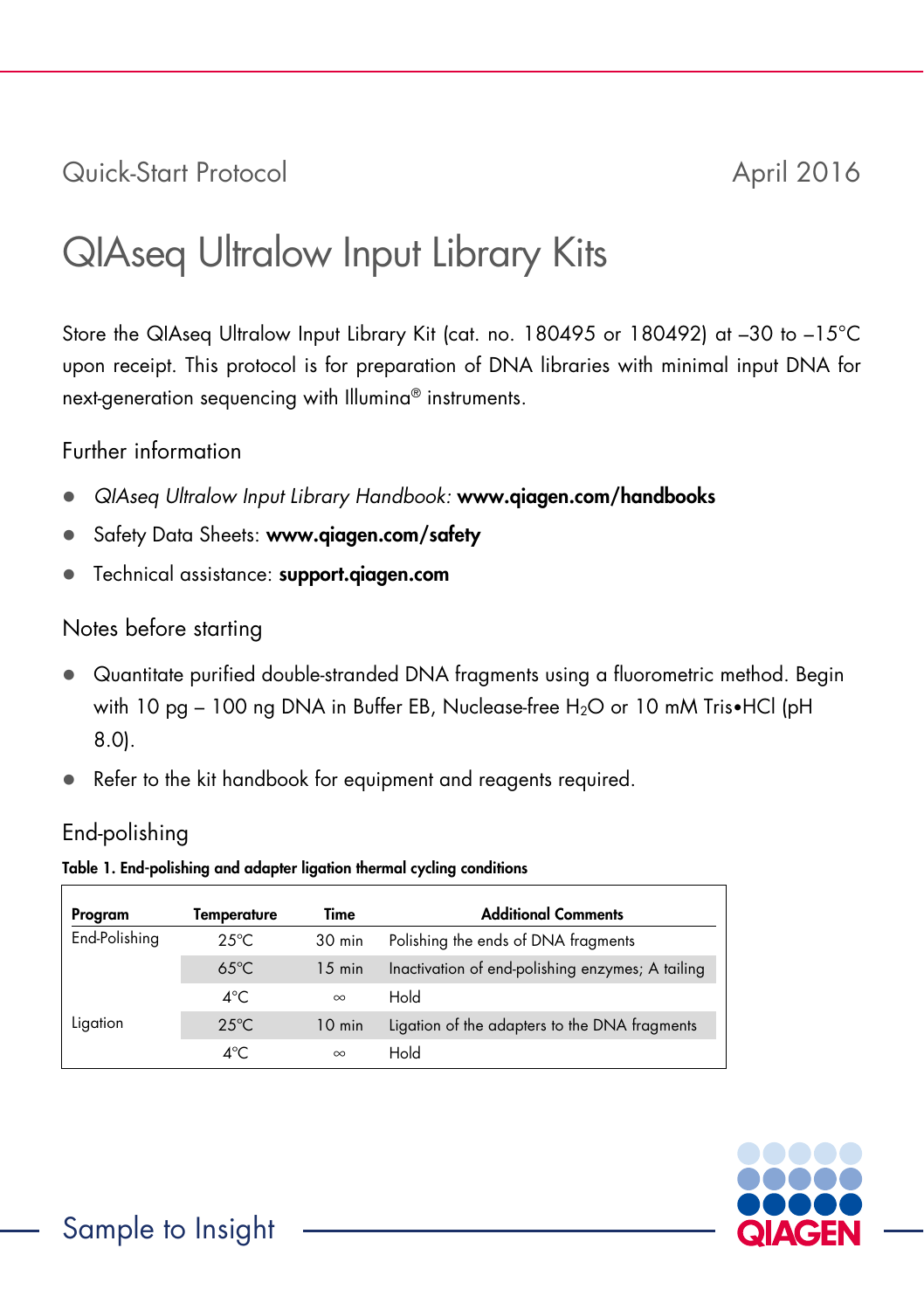# 1. Set up the End-polishing Reaction Mix on ice according to Table 2.

#### Table 2. End-polishing Reaction Setup

| Component                    | Volume/reaction (µl) |
|------------------------------|----------------------|
| Input DNA (fragmented)       | variable             |
| End-polishing Buffer 10X     | $5 \mu$              |
| End-polishing Enzyme Mix     | $2 \mu$              |
| Nuclease-free water          | variable             |
| <b>Total reaction volume</b> | 50 µl                |

- 2. Mix by gently pipetting. Do not vortex.
- 3. Load into the thermal cycler and start the End Polishing program. Proceed to the next step.

# Adapter ligation

- 4. During the end-polishing reaction, vortex and spin down the thawed adapter plate. Remove the protective adapter plate lid, pierce the foil seal for each well to be used and prepare diluted adapter with TE buffer as directed in the kit handbook.
- 5. When the thermal cycler reaches the 4°C hold, stop the program.
- 6. Remove reactions from the thermal cycler and add ligation components on ice according to Table 3. Return any unused 96-plex adapter to –20°C.

#### Table 3. Ligation Reaction Setup

| Component                            | Volume/reaction (µl)             |
|--------------------------------------|----------------------------------|
| End-polished DNA                     | $50$ $\mu$                       |
| Ultralow Input Ligation Buffer, 4X   | $25$ $\mu$                       |
| Ultralow Input Ligase                | $5 \mu$                          |
| QIAseg Adapter (96-plex plate)<br>or | 2 µl (pre-diluted or undiluted)* |
| Nuclease-free water                  | 18µ                              |
| <b>Total reaction volume</b>         | $100$ pl                         |

\*Adaptor dilution depends on input DNA amount: 10–100 ng input: undiluted adaptor; 1–9 ng: 1:10 diluted; 100–999 pg: 1:100 diluted; 10-99 pg: 1:1000 diluted. With user-provided adaptors: see handbook for instructions.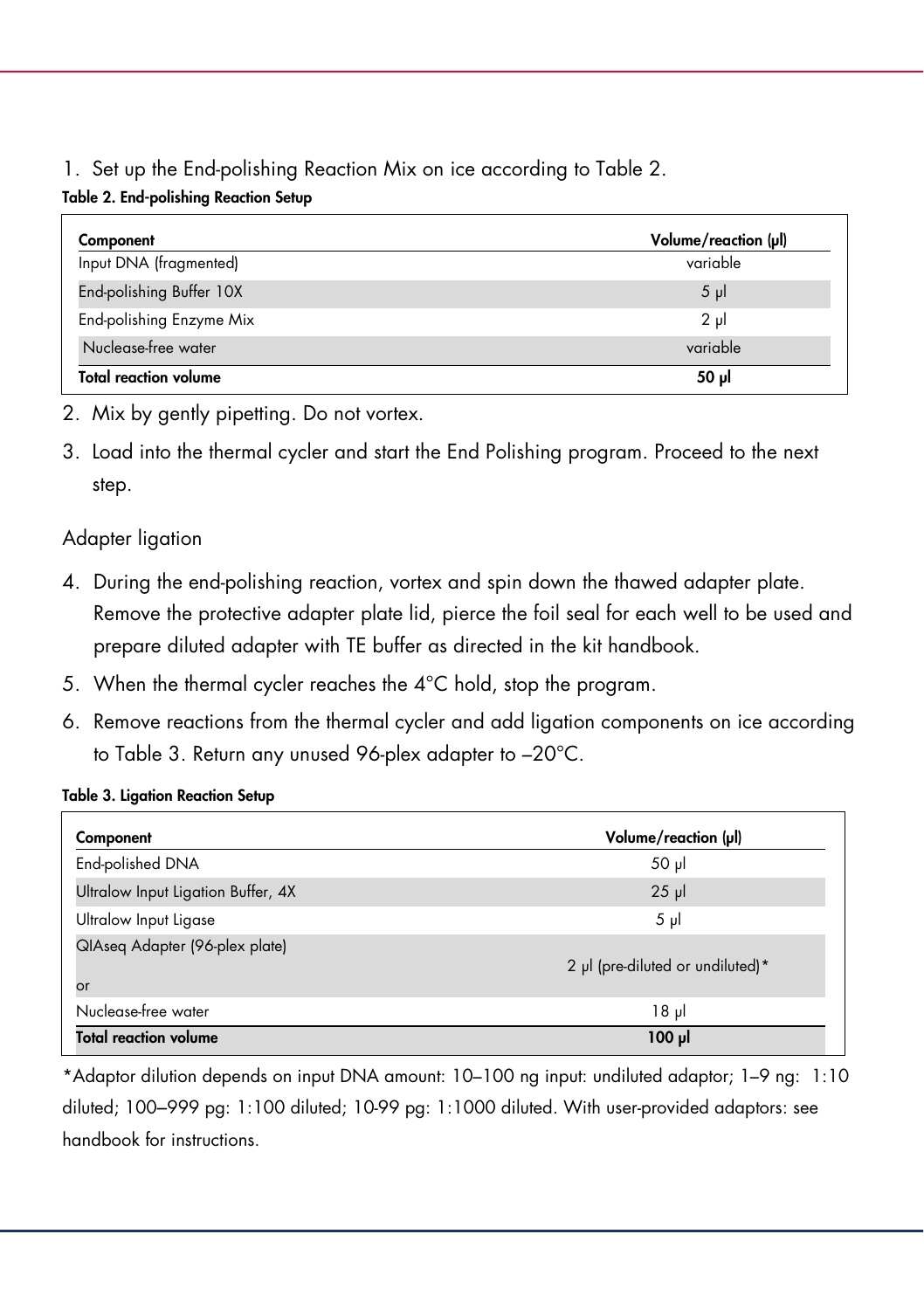- 7. Mix adapter ligation reactions by pipetting 5–6 times.
- 8. Incubate at 25°C for 10min.

IMPORTANT: Do not use a thermocycler with a heated lid.

- 9. When the program is complete, proceed immediately to adapter ligation cleanup.
- 10. Add 80 µl resuspended Agencourt® AMPure® XP beads to each sample and mix.
- 11. Incubate for 5 min at room temperature.
- 12. Pellet the beads on a magnetic stand and carefully discard the supernatant.
- 13. Add 200 µl fresh 80% ethanol to each pellet. Pellet the beads on the magnetic stand and carefully discard the supernatant.
- 14. Repeat step 13 for a total of 2 ethanol washes. Remove excess ethanol.
- 15. Incubate on the magnetic stand for 5–10 min or until the beads are dry. Over-drying may result in lower DNA recovery. Remove from the magnetic stand.
- 16. Elute by resuspending in 52.5 µl Buffer EB. Pellet beads on the magnetic stand. Carefully transfer 50 µl supernatant to a new PCR plate.
- 17. Add 50 µl of resuspended Agencourt AMPure XP beads to each sample.
- 18. Follow steps 11-15. Elute by resuspending in 26 µl Buffer EB. Pellet the beads on the magnetic stand. Carefully transfer 23.5 µl of supernatant into a new PCR plate.

Library amplification

19. Program a thermocycler with a heated lid according to Table 4.

#### Table 4. Library amplification cycling conditions

| Incubation time | <b>Temperature</b> | Number of cycles                 |
|-----------------|--------------------|----------------------------------|
| $2 \text{ min}$ | 98°C               |                                  |
| 20 <sub>s</sub> | $98^{\circ}$ C     |                                  |
| 30 <sub>s</sub> | $60^{\circ}$ C     | variable depending on DNA input* |
| 30 <sub>s</sub> | $72^{\circ}$ C     |                                  |
| min             | $72^{\circ}$ C     |                                  |
| $\infty$        | $4^{\circ}$ C      | Hold                             |

\*Number of PCR cycles depends on input DNA amount and quality. Start with 8 cycles for 10 ng input, 10 cycles for 1ng input, 14 cycles for 100 pg input and 16 cycles for 10 pg input.